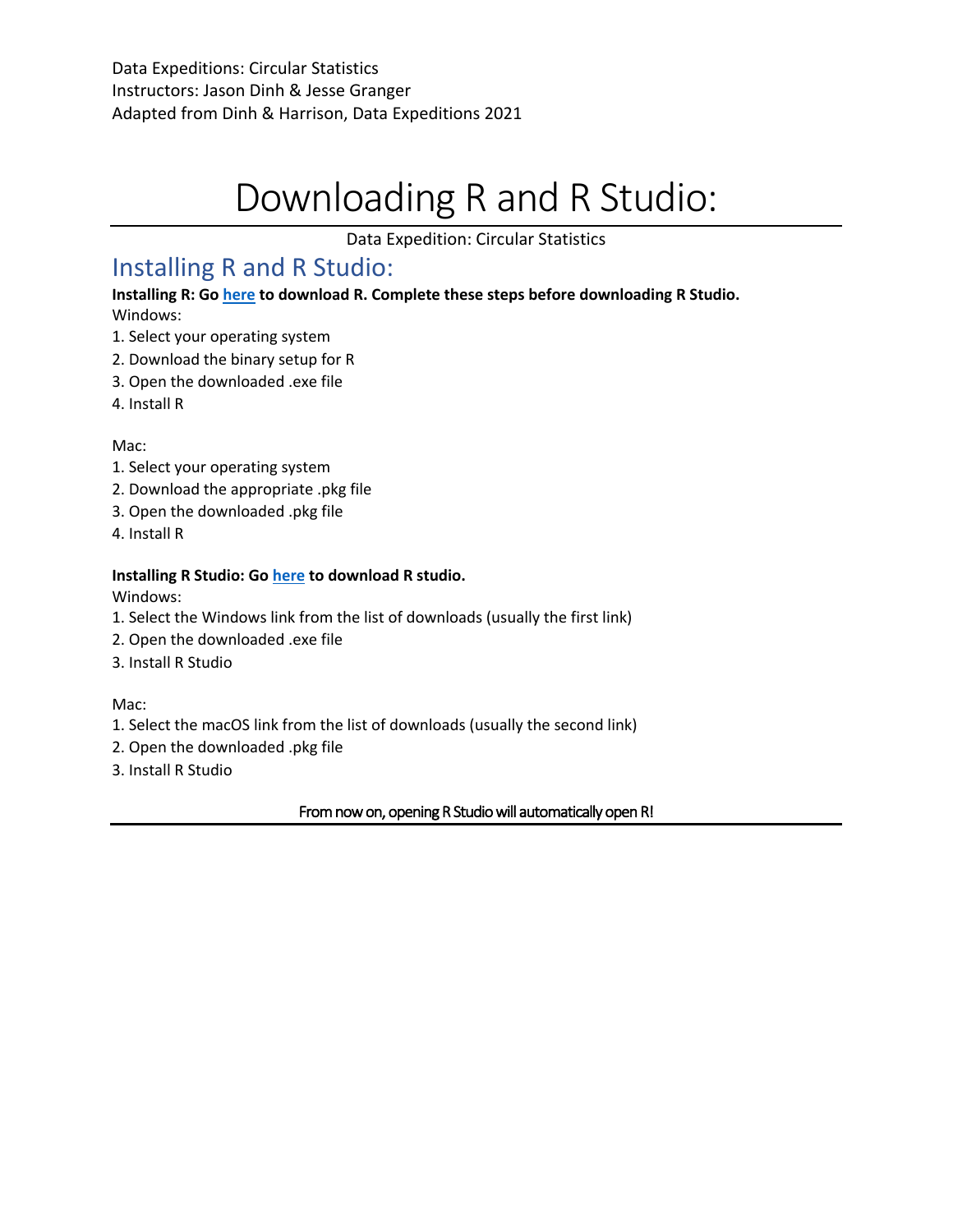# Learning R and R Studio:

Data Expedition: Circular Statistics

In this worksheet, you will learn the basic user interface for R Studio and some simple R capabilities.

Please follow through the rest of this worksheet and the corresponding R Markdown file carefully.

## Learning the R Studio Interface:

R is an incredibly useful open source software first developed to teach statistics, but has since blossomed into an incredibly powerful and popular software program that can help you process and visualize your data.

For our purposes, we will be using a software called RStudio, which is an integrated user interface for R that makes it more user-friendly.

When you first open R studio, you will see three panels: the console, the environment/history, and the files/help/packages (Figure 1). When you open a script file, or some other code editor, a fourth panel will open showing something like what you see below.

**Code editor –** Also known as your source, this panel is where your script or markdown file is located. You can freely edit your code and save it as separate files here.

**Environment/History –** Here is where R studio will show you what datasets and variables you have created and are defined in your memory.

**Console –** This panel is where you will see the execution of commands that are written in your code editor. You can work interactively here, but we recommend doing all code editing in the script file located in the code editor panel.

**Files/Help/Packages –** This multipurpose panel has a lot of functions, which you can switch between by selecting the corresponding tab on the top left of the panel. Some of these include the packages you have installed and activated and the files where your working directory is set.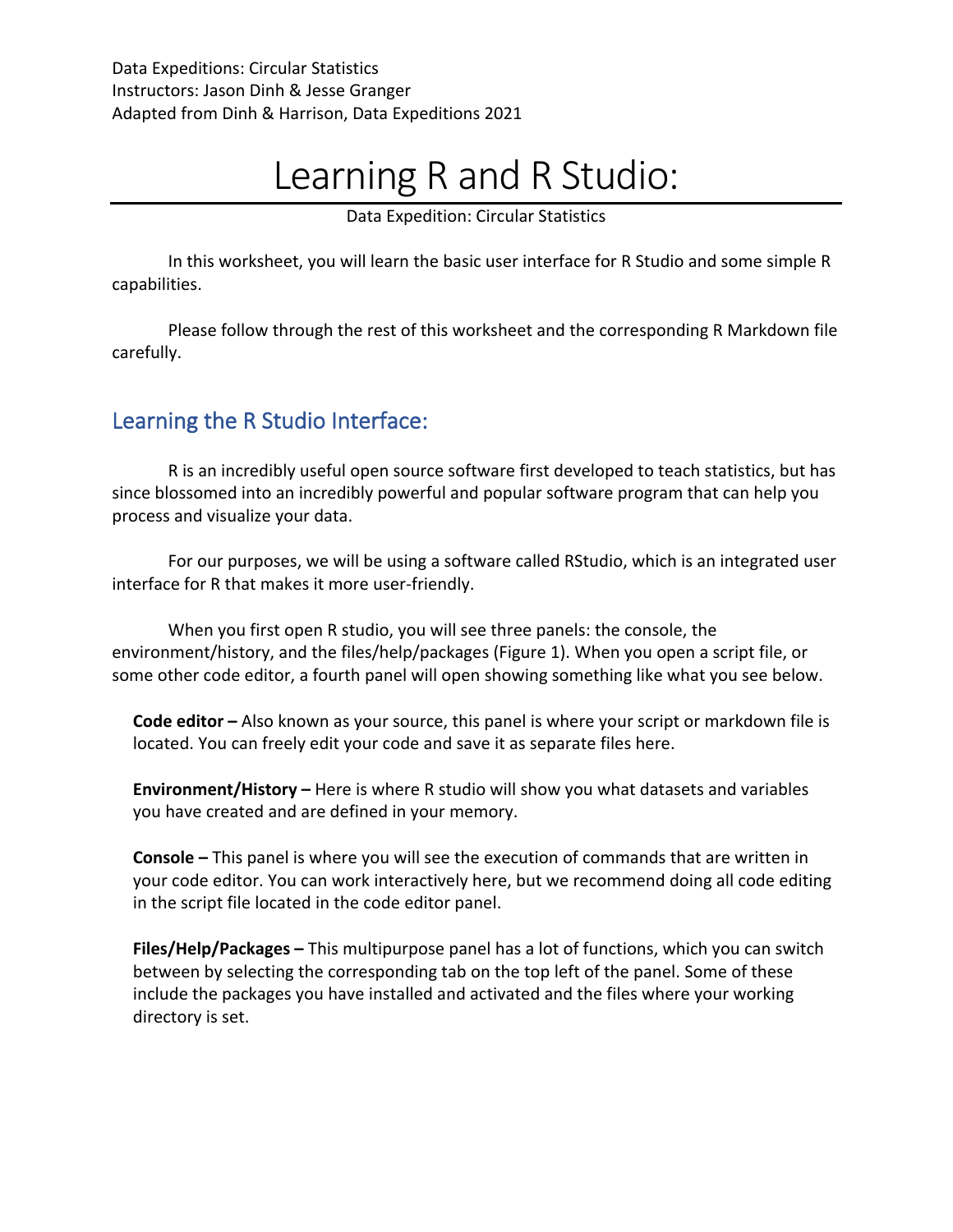Data Expeditions: Circular Statistics Instructors: Jason Dinh & Jesse Granger Adapted from Dinh & Harrison, Data Expeditions 2021

|                                                                                                                                       | ~/github/fishery-manageR - master - RStudio                               |                                                                                   |                          |                          |
|---------------------------------------------------------------------------------------------------------------------------------------|---------------------------------------------------------------------------|-----------------------------------------------------------------------------------|--------------------------|--------------------------|
| 吉 · 图 · Addins ·                                                                                                                      |                                                                           |                                                                                   | A fishery-manageR        |                          |
| <sup>9</sup> Untitled1* x<br>$\Box$                                                                                                   | <b>Environment History Build Git</b>                                      |                                                                                   |                          | $\Box$                   |
| Source on Save   9 2 -          <br>$\rightarrow$ Run $\rightarrow$ + Source +<br>组目                                                  | <b>EX EX Import Dataset - S</b>                                           |                                                                                   | $\equiv$ List - $\qquad$ |                          |
| print('This is an R script!')<br>$\mathbf{1}$                                                                                         | <b>Clobal Environment +</b>                                               |                                                                                   | Q                        |                          |
| $\overline{c}$                                                                                                                        | Data                                                                      |                                                                                   |                          |                          |
| $\overline{3}$<br>$x \leftarrow 1 + 1$<br>$\ddot{ }$                                                                                  | O my_data                                                                 | 10 obs. of 2 variables                                                            |                          | m                        |
| 5<br>my_data <- data.frame( $x = c(1:10)$ ).                                                                                          | <b>Values</b>                                                             |                                                                                   |                          |                          |
| $y = c(10:1)$<br>6                                                                                                                    | $\mathbf{x}$                                                              | $\overline{2}$                                                                    |                          |                          |
| $\overline{z}$<br><b>Code Editor</b>                                                                                                  |                                                                           | Environment /<br><b>History</b>                                                   |                          |                          |
|                                                                                                                                       |                                                                           |                                                                                   |                          |                          |
| R Script #<br>(Top Level) :<br>7:1<br><b>Console</b> ~/github/fishery-manageR/ $\oslash$<br>$\Box$<br>> print('This is an R script!') | Plots<br>Packages<br><b>Files</b><br>OL Install<br><b><i>Q</i></b> Update | Help<br>Viewer<br>$\alpha$<br><b>Packrat</b>                                      |                          | $\Box$<br>$\circledcirc$ |
| [1] "This is an R script!"                                                                                                            | Name                                                                      | Description                                                                       | Version                  |                          |
| $> x \leftarrow 1 + 1$                                                                                                                | <b>System Library</b>                                                     |                                                                                   |                          |                          |
|                                                                                                                                       | acepack<br>n                                                              | ACE and AVAS for Selecting Multiple                                               | 1.4.1                    | O                        |
| > my_data <- data.frame(x = $c(1:10)$ ,<br>$y = c(10:1)$                                                                              | afamAppPackage<br>n                                                       | <b>Regression Transformations</b><br>AFAM Shiny App Package                       | 0.1                      | O                        |
|                                                                                                                                       | o<br>animation                                                            | A Gallery of Animations in Statistics and                                         | 2.5                      | Ō                        |
|                                                                                                                                       |                                                                           |                                                                                   |                          |                          |
|                                                                                                                                       | assertthat<br>c                                                           | Files / Help /                                                                    | 0.2.0                    | Ō                        |
| Console                                                                                                                               | audio<br>n                                                                |                                                                                   | $0.1 - 5$                | Ō                        |
|                                                                                                                                       | backports<br>n                                                            | <b>Packages</b><br>duced                                                          | 1.0.5                    | Ō                        |
|                                                                                                                                       | base64enc<br>n                                                            | <b>LOOD TOL DREAD AUCOR</b>                                                       | $0.1 - 3$                | Ō                        |
|                                                                                                                                       | beepr<br>o                                                                | Easily Play Notification Sounds on any Platform                                   | 1.2                      | Ō                        |
|                                                                                                                                       | beeswarm<br>n                                                             | The Bee Swarm Plot, an Alternative to<br>Stripchart                               | 0.2.3                    | Ø                        |
|                                                                                                                                       | <b>BH</b><br>п                                                            | Boost C++ Header Files                                                            | $1.62.0 - 1$             | $\circ$                  |
|                                                                                                                                       | bibtex<br>o                                                               | bibtex parser                                                                     | 0.4.0                    | Ō                        |
|                                                                                                                                       | bigrauery<br>n                                                            | An Interface to Google's 'BigQuery' 'API'                                         | 0.3.0                    | Ō                        |
|                                                                                                                                       | bit<br>o<br>bit64                                                         | A class for vectors of 1-bit booleans<br>A S3 Class for Vectors of 64bit Integers | $1.1 - 12$<br>$0.9 - 5$  | $\circ$<br>ø             |

*Figure 1: The user interface for R studio.*

### Creating your first R Markdown Script:

Now that you know a little about what R is and what it looks like, it is time to open up your first R script and explore what R can do! For this class, we will be using R Markdown files. We have chosen these files because you can easily break up your code into digestible chunks, run them separately, and create a nice finished product.

To create new markdown files, click on the 'File' menu and select 'New File' and then 'R Markdown…'. In this activity, we created an RMarkdown file for you (LearningR.Rmd). This will automatically open in RStudio if you double click it in your file browser.

There are two basic regions of text in your new markdown file. Anything written between ```{r} and ``` is code, and all the code written within the delimiters are called a **code chunk**. Anything outside of those delimiters are plain text. The plain text is useful for describing what is going on within your code chunks.

You can manually type ```{r} and ``` to create a code chunk, or you can use keyboard shortcuts: on macOS, the keyboard shortcut is Command+Option+I, and on Windows or Linux, the keyboard shortcut is Ctrl+Alt+I.

You can run each code chunk by pressing the green triangle at the top right hand corner of the chunk.